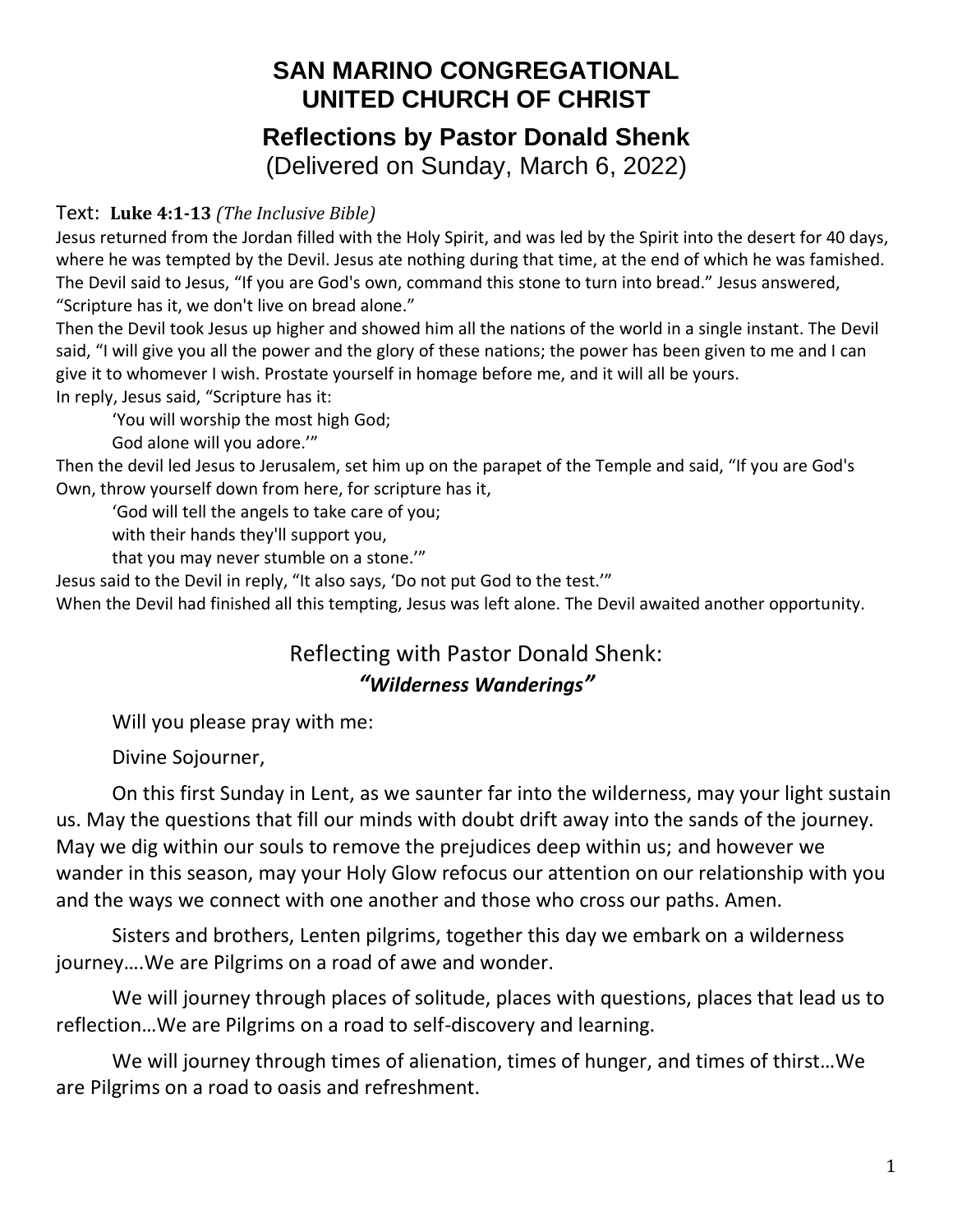We will journey through struggles born of circumstance or struggles brought on by choice…We are Pilgrims on the road to acceptance and healing.

But wherever we go this Lenten season, we will make this journey together – side by side – moving with Christ to the beat of God's heart…For we are Pilgrims on the road to risen life.

Each year as this Lenten season rolls around and we journey again with Jesus into the desert, I wonder what our learning will be about and what will strike us in the heart and the soul as we encounter the seemingly barren wasteland that holds so much beauty and worth within it if we but search for it with God's eyes and follow the Spirit's leading.

Indeed, in our text for today, the first thing we hear as Jesus is led into the desert for 40 days of wandering and wondering, is that he is full OF the spirit and is being led BY the spirit into the wilderness. There's a deep significance to be found in these two statements as we realize that it is only by being filled with the Spirit and then prodded by that same Spirit that we are able to enter the wilderness of our own lives and face the trials and temptations awaiting us there.

Many if not all of us have experienced a kind of wilderness in our lives, I would imagine. Some of us are, perhaps, experiencing it right now, in fact. And, I would hazard to guess many of us feel as if we've been living in a kind of desert these last couple of years as we wandered the wilderness in search of respite and relief (and sometimes the elusive packet of baker's yeast or even a roll of toilet paper).

Desert or wilderness times can be described as those times where we wander, seemingly lost and alone, through unknown territory be it a physical, mental, emotional or spiritual territory where we find ourselves questioning everything that may have had meaning to us before we entered the present place in which we find ourselves. Here in this barren place, we are buffeted by the temptations of this world and the darkest side of our natures, those things which beckon us to just give in and give up and go with the forces that would pull us under. Here in this wilderness with a guide certainly not of the Spirit, we are tempted to see all of life and all of creation as one big hopeless landscape.

And, as we harken back to those opening words from Luke, we realize that without the Spirit's guidance and the Spirit's fullness within our hearts and our heads, there's little we will learn from this wilderness time. There's even a very good chance we will get lost there and remain wandering and wondering for far longer than those symbolic 40 days.

In fact, I think the greatest temptation we have before us in all of our lives is the one that would tell us we don't need the support of the Spirit but can make it on our own without the Spirit's guidance as we journey forth in our lives, especially during those desert sojourns. This is the temptation that has the possibility of keeping us from the Spirit-filled people that are willing to walk into the wilderness themselves to meet us where we are and offer us sustenance and hope and maybe even a glass of clean, cool water.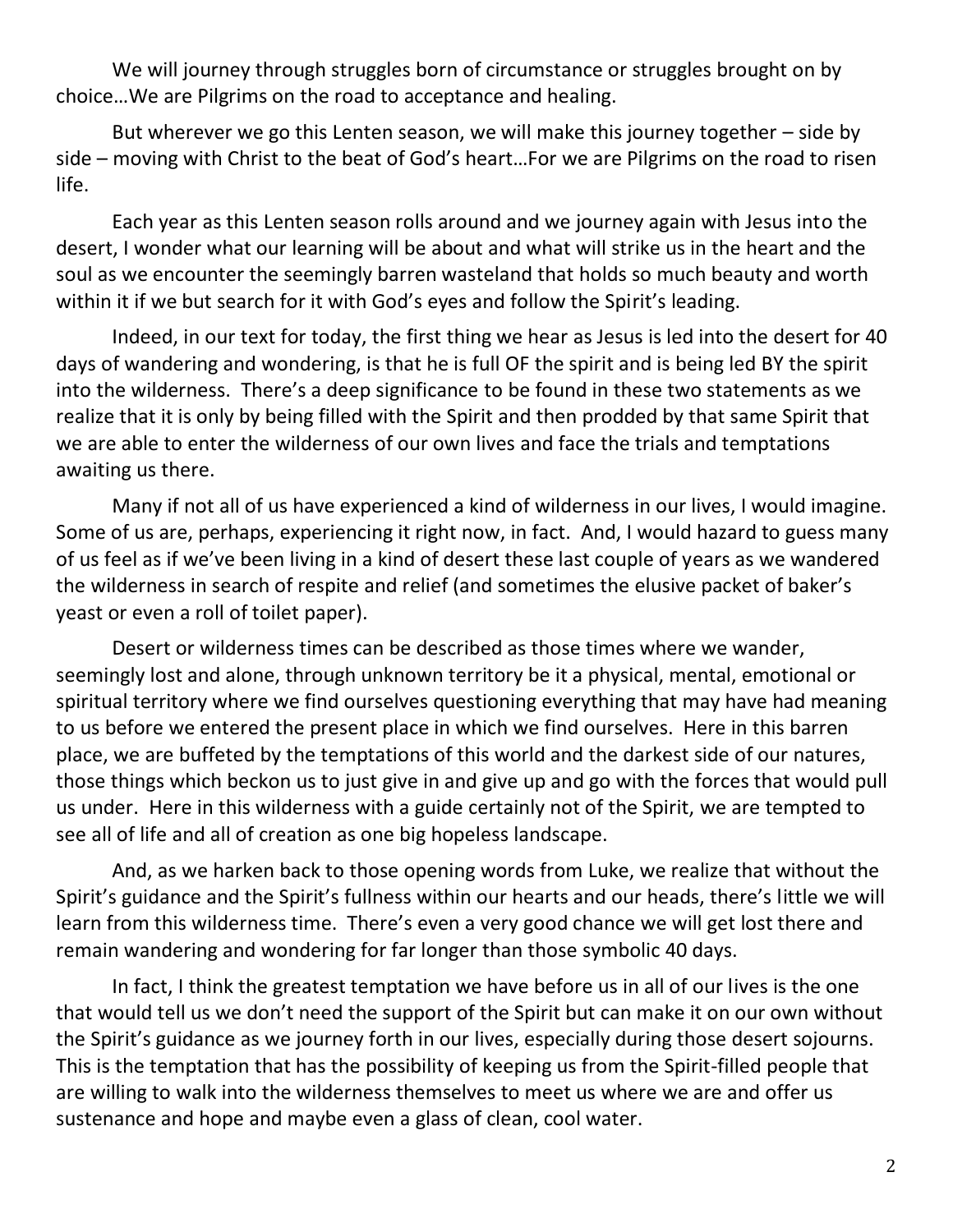What would you say is the significance of these 40 days of Lent? Could they perhaps be a symbol of the time WE must take to recognize the power of God in our lives and, thereby, our own power as children of God to stand up to the temptations that assault us daily and would tell us we're less than God knows us to be?

Understanding our wandering during Lent in this way could help us to understand these times of deprivation and unknowingness as ones which can lead us to that paradoxical yet sure knowledge that God is truly with us in ALL times and in ALL places and that the Spirit dwelling within us can take us through anything this world has to hurl our way.

Look around you and you'll see people that have come through the wilderness once or many times, or might even be there right now and whose faith is stronger and even more inspiring because of it.

I think this kind of interpretation of the story we have before us today can lead us to look at temptation in a different way as well.

For most of us, I would imagine, we see temptation as that naughty thing that summons us with a sugary or maybe chocolate-coated crooked finger, like some nasty Willy Wonka concoction contraption ready to pull us in and then take us under in one fell swoop.

The marvelous Dr. David Lose, however, would argue that temptation can be seen in another way as he looks at the, "underlying nature of temptation itself."

"I would argue," he writes, "that temptation is not so often temptation toward something – usually portrayed as doing something you shouldn't – but rather is usually the temptation away from something – namely, our relationship with God and the identity we receive in and through that relationship."

"Too often," he notes, "Christians have focused on all the things we shouldn't do, instead of pointing us to the gift and grace of our identity as children of God."

And here is where that very first phrase that began our text and these explorations comes back to us yet again. Being filled with the Holy Spirit means we must accept ourselves as children of God and recognize the gift and the grace of that identity as we go forward into anything in our lives; most especially those times of testing and trial and the tantalizing temptation to see ourselves as anything less than God's own.

When we look at Jesus's responses to each of the Devil's temptations in our text today, we get yet another handle on how to survive the wilderness times of our lives and those dark places the soul will sometimes seek out even when we don't know we're going to be taken there.

Jesus is steeped in the scriptures and in the teachings of the one who created all that is and ever will be. "Rooted in the Scriptures," Dr. Lose writes, "Jesus is reminded not only that he has enough and is enough but that he is of infinite worth in the eyes of God."